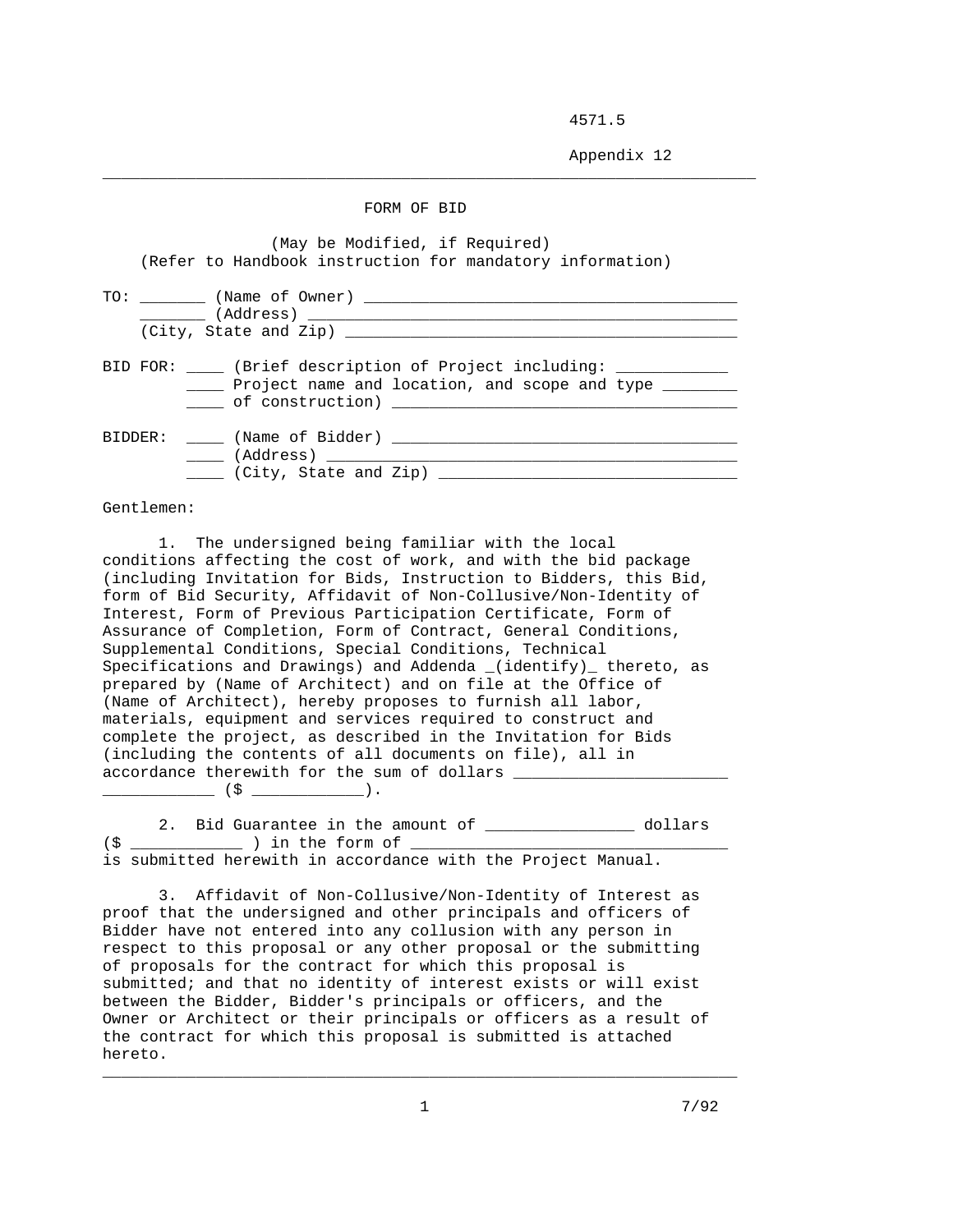4571.5

Appendix 12

 4. Previous Participation Certificate, Form HUD 2530, as provided for in the bid package is attached hereto and furnished as a basis for the Owner to evaluate the Bidder to ascertain that the Bidder is a responsible contractor possessing the potential ability to perform successfully under the terms and conditions of the proposed contract giving consideration to such matters as contractor integrity, compliance with public policy, record of past performance and technical resources.

\_\_\_\_\_\_\_\_\_\_\_\_\_\_\_\_\_\_\_\_\_\_\_\_\_\_\_\_\_\_\_\_\_\_\_\_\_\_\_\_\_\_\_\_\_\_\_\_\_\_\_\_\_\_\_\_\_\_\_\_\_\_\_\_\_\_\_\_\_

\_\_\_\_\_\_\_\_\_\_\_\_\_\_\_\_\_\_\_\_\_\_\_\_\_\_\_\_\_\_\_\_\_\_\_\_\_\_\_\_\_\_\_\_\_\_\_\_\_\_\_\_\_\_\_\_\_\_\_\_\_\_\_\_\_\_\_\_\_\_

 5. The Bidder represents that Bidder has, has not, participated in a previous contract or subcontract subject to the Equal Opportunity clause prescribed by Executive orders 10925, 11114, or 11246 or the Secretary of Labor; that Bidder has, has not, filed all required compliance reports, signed by proposed subcontractors, will be obtained prior to subcontract awards. (The above representation need not be submitted in connection with contracts or subcontracts which are exempt from the clause.)

 6. The Bidder agrees that Bidder shall, if notified of Bid acceptance by mail, telegram or delivered notice, execute a contract in the prescribed form and furnish the required assurance of completion (i.e., either a performance-payment bond in the amount of 100 percent of the contract price or separate performance and payment bonds each in the amount of 100 percent of the contract price, or a cash escrow in the amount of 25 percent of the contract price) at the HUD Office \_\_\_(Address)\_ on the day and at the time specified in the Notification of Bid Acceptance, such date to be not less than 10 days subsequent to the date of notification, nor more than \_\_\_\_\_\_\_ days subsequent to bid opening unless by mutual consent between Bidder and Owner.

 7. The Bidder agrees, if awarded the Contract, to commence the work within 10 calendar days after the date of execution of the construction contract.

 8. In submitting this bid, it is understood that the right is reserved by  $\lfloor$  (Name of Owner)  $\lfloor$  to reject any and all bids; and in the event the lowest responsible bid is too high to permit the award of a construction contract, and if a reduction in cost less than one half (1/2) percent of the low bid and less than one half (1/2) the difference between the low and next lowest bid would result in an acceptable award, and acceptable reductions in the work can be identified and monetized by Owner and Low-Bidder, a deductive change order reflecting such reductions may be proposed to the Low-Bidder for concurrent execution with the construction contract.

\_\_\_\_\_\_\_\_\_\_\_\_\_\_\_\_\_\_\_\_\_\_\_\_\_\_\_\_\_\_\_\_\_\_\_\_\_\_\_\_\_\_\_\_\_\_\_\_\_\_\_\_\_\_\_\_\_\_\_\_\_\_\_\_\_\_\_\_\_\_